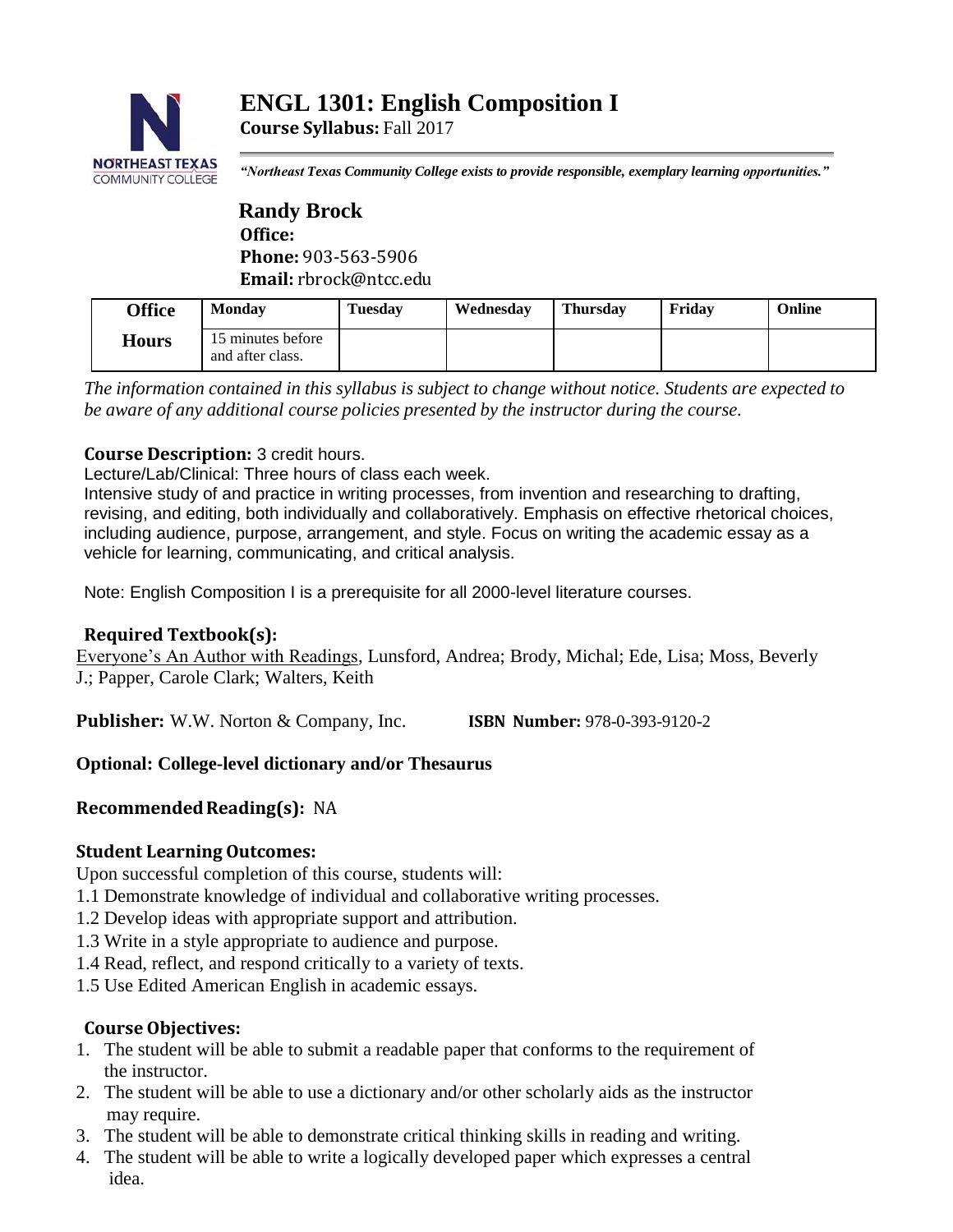- 5. The student will be able to select and limit a topic that is appropriate to the assignment and understand the value of some type of pre-writing.
- 6. The student will improve the style of his/her writing by using appropriate diction with attention to specialized devices and skills.
- 7. The student will be able to write complete, will-constructed sentences with few errors in grammar, spelling, and mechanics.

#### **Lectures & Discussions:**

NA

# **Evaluation/Grading Policy:**

You will be assigned 10-15 essays of various lengths and modes. All of these essays MUST be done in class. Some essays will be of a diagnostic nature and will not be assigned grade points. Eighty percent (80%) of your grade will be determined from you the major essays.

Each non-diagnostic essay along with its assigned essay analysis will receive a letter grade for  $F(X)$  - A(+). Failure to turn in the essay analysis or one that is incorrect will result in your grade being lowered two (2) points. The following number-to-letter grade format is given for clarification.

90 -  $100+$  - A 80 - 89 - B 70 - 79 - C  $60 - 69 - D$  $00 - 59 - F$ 

Evaluation Criteria for Essays: Grade Criteria

- A The essay provides a well-organized response to the topic and maintains a central focus. The ideas are expressed in appropriate language. A sense of pattern of development is present from beginning to end. The writer supports assertions with explanation or illustration, and the vocabulary is well suited to an academic paper. Sentences and phrasings within sentences reflect a command of standard written English, including what constitutes a complete sentence. Grammar, punctuation, and spelling are almost always correct.
- B The essay provides an organized response to the topic. The ideas are expressed in clear language most of the time. The writer develops ideas and generally signals relationships within and between the paragraphs. The writer uses vocabulary that is appropriate for the essay topic and avoids oversimplifications or distortions. Sentences generally are complete and also grammatically correct, although some grammatical errors may be present when sentence structure is particularly complex. With few exceptions, punctuation, and spelling are correct.
- C The essay shows a basic understanding of the demands of essay organization, although there might be occasional digressions. The development of ideas is sometimes incomplete or superficial, but basic logical structure can be discerned. Vocabulary generally is appropriate for the essay topic but at times is Over simplified. Sentences reflect a sufficient command of standard written English to ensure reasonable clarity of expression. Sentence fragments, fusions, and comma splices may be present. Grammar is usually, although not always, correct. Common words are spelled correctly but more difficult words may be misspelled.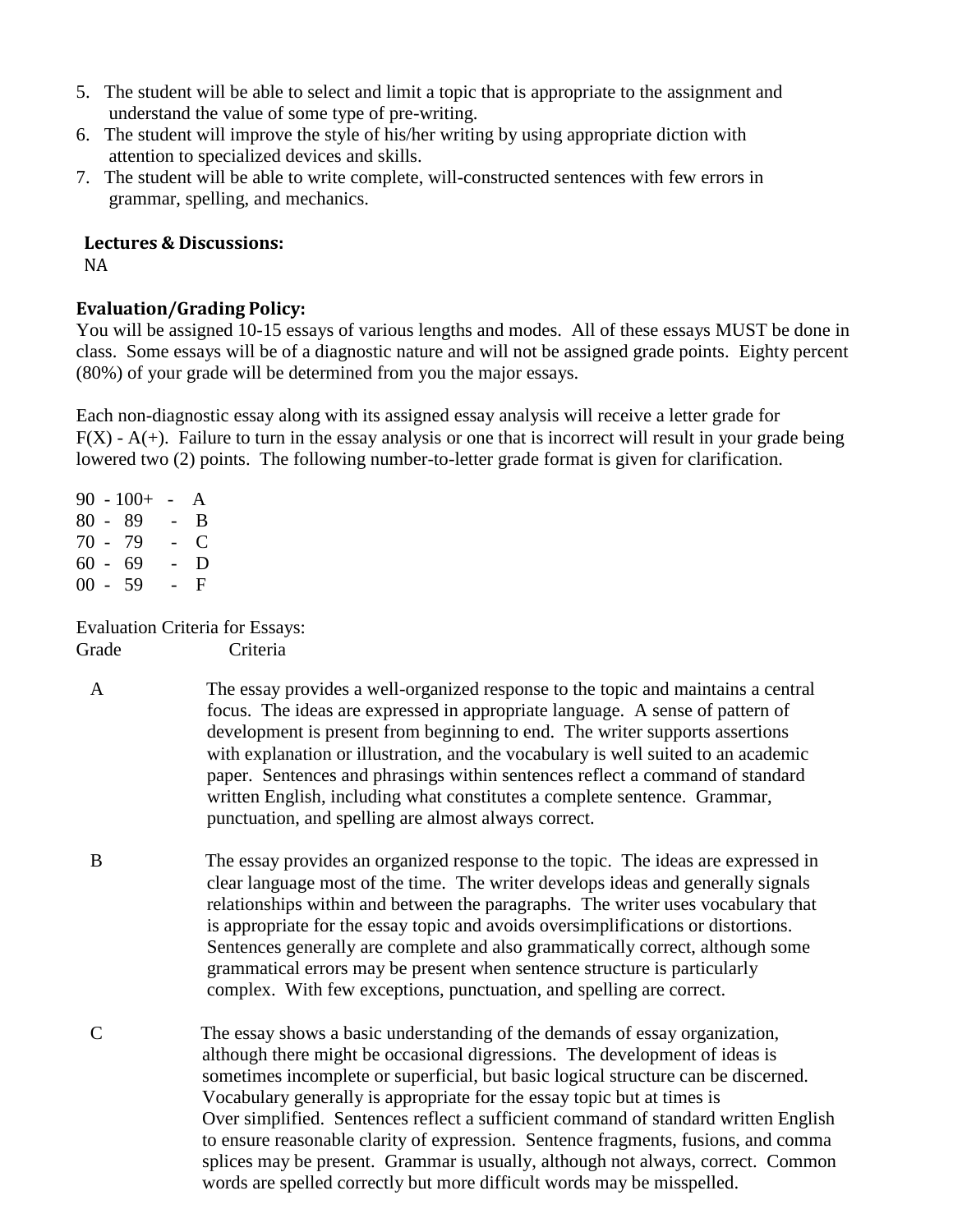- D The essay provides a response to the topic but generally has no overall pattern of organization OR begins with a response to the topic but does not develop the response. Some paragraphs have adequate structure, but ideas are often undeveloped or are repeated and/or seem to be presented randomly. The writer generally does not signal relationships within or between paragraphs. The writer uses informal language frequently and writes in a conversational style when appropriate academic prose is needed. Vocabulary seems limited and words may be misused. Sentences are often simplistic and lacking in variety. Sentence phrasing obscures rather than enhances clarity of expression. The essay has recurrent grammatical problems or has occasional problems only because of the narrow range of sentence and language variety. Fragments, fusions, and comma splices are common. Punctuation and spelling errors occur often.
- F The essay suffers from general incoherence and has no discernible pattern of organization. It displays a high frequency of error in the regular features of standard written English. Lapses in punctuation, spelling, and grammar often frustrate the reader. Or, the essay is so brief that any reasonably accurate judgment of the writer's competence is impossible.

Procedures for writing all essays:

On days when you come to class to complete gates 1, 2, and 3, one of the required stories will be chosen by your instructor as the model for your essay. With this in mind, you must have read each story by the assigned date.

Each essay will contain the following:

- 1. On a sheet of paper, you will be required to discuss in essay format the assigned story's plot and your response to the plot.
- 2. After completing the response paper and turning it in to your instructor, you will be assigned a topic and begin your assigned essay by writing a thesis statement and having it approved. Following this you will write the introductions to your essay based on your thesis statement and having it approved.
- 3 The following paragraphs will be the body of the essay containing both major and minor support of your thesis statement. The final paragraph will be the conclusion.
- 4. Each essay will utilize one (1) of the writing modes that the assigned story is based on in your textbook---descriptive, narrative, cause and effect, argument, etc.---and will assigned on the day that the essay is started.

An example of an acceptable essay:

Paragraph I. The introduction containing your thesis statement.

Paragraph II. III. IV. The introduction and body of the essay – thesis statement plus major and minor support.

Paragraph V. Your conclusion---summation.

## **Tests/Exams:**

Each major essay is a test and must be written during the class period that it is assigned. No essay done outside of the class will be accepted. If you are absent and miss a regularly scheduled essay, either the rough draft or the final draft, the essay will be returned to as incomplete with no grade. This essay cannot be completed; however, you may write a make-up essay (only one) by attending the make-up session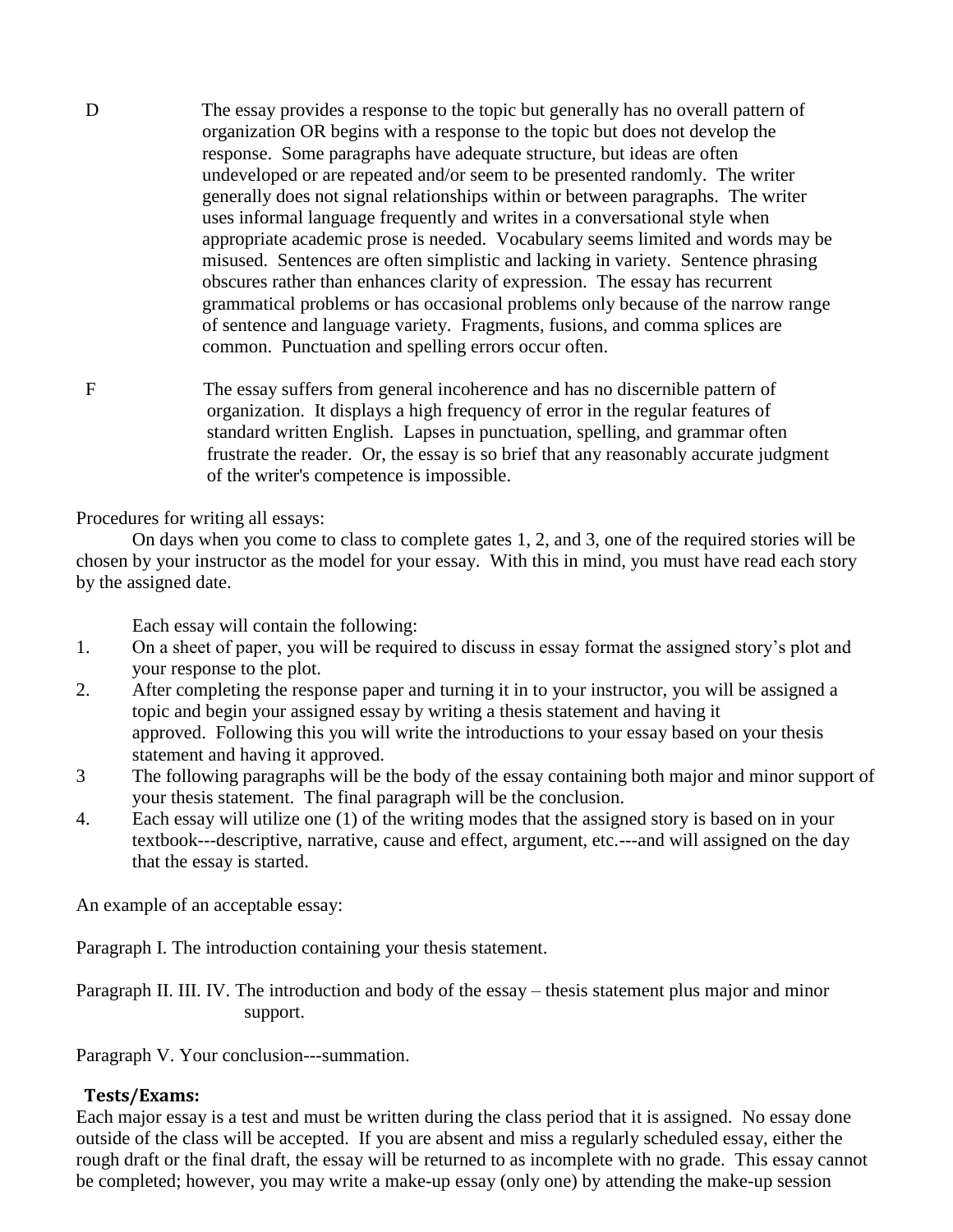scheduled during the last week of instruction near the end of this semester. Only one essay can be made up during this session. There are no exceptions to this rule. Should you want to write a make-up essay, you need to advise your instructor of your intent at least seven (7) days before the final exam. At that time you will be advised of the time and place of the session.

### **Course Evaluation:**

You will be assigned  $10 - 15$  essays of various lengths and modes. All of these essays MUST be done in class. Some essays will be of a diagnostic nature and will not be assigned grade points. Eighty percent (80%) of your grade will be determined from the major essays.

#### **Assignments:**

All work must be done in ink - either blue or black. Always remember that a teacher's first impression of an essay is one of neatness.

Writing is a process. By process I mean that each step in writing an essay is done in order-sequential. From choosing a topic, to selecting an audience and tone, to completion of the thesis statement and formulating an introductory paragraph, to writing a rough draft and having your paper peer read, to the completion of the final draft, each step or gate must be completed before beginning the next step. This procedure must be fully understood if you are to successfully complete this course with a passing grade.

## ALL ESSAYS MUST BE COMPLETED ACCORDING TO THE FOLLOWING PROCESS:

- Gate 1: Approval of thesis statement.
- Gate 2: Completion and approval of introduction.
- Gate 3: Completion of rough draft.
- Gate 4: Peer evaluation of rough draft.
- Gate 5: Completion of final draft.

## **Student Responsibilities/Expectations:**

#### Attendance:

Northeast Texas Community College is committed to the policy that regular and punctual attendance is essential to successful scholastic achievement and that class attendance is an obligation implicit in the agreement between the student who applies for admission and the college which admits him or her. Attendance at all meetings of the course for which the student is registered is expected. Excessive absences will ultimately result in failure of the course because of missed assignments. You are allowed to make up only one (1) essay during the semester; any absence beyond two (2) will affect your grade. Roll will be taken during each class, you are expected to be in attendance, and you will be given a grade on attendance.

## Classroom Conduct:

So that we will understand each other early in the course, you need to know that I do not tolerate classroom disruptions. This includes talking to other students while the class is involved in the writing process. I owe it to the more serious student to maintain order and provide a proper learning environment in the classroom. If you can't abide by this rule you will be asked to leave.

## Drop Procedure:

If you are unable to complete this course, you must withdraw. You must initiate the procedure; I cannot do it for you. If you simply stop attending class, you receive a performance grade which will, in most cases, be an "F." The final date for formally withdrawing is listed in your schedule of classes for the current semester or the current online college catalog.